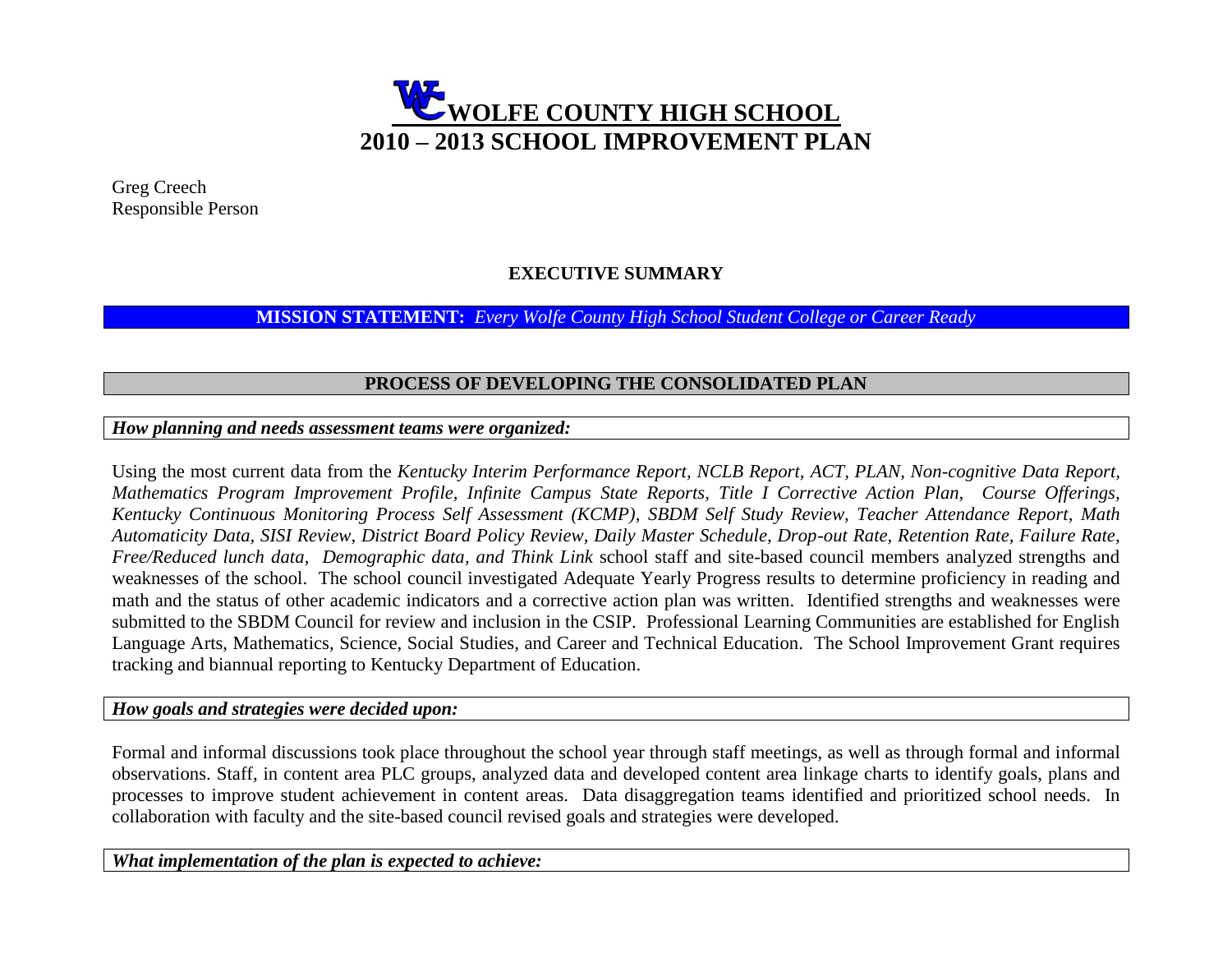Wolfe County High School expects to see continuous improvements on state and national assessments. Our top priority remains college or career readiness for each Wolfe County High School graduate.

#### *What process was used for internal review of the plan:*

All stakeholders involved in the data disaggregation and needs assessment processes have been provided an opportunity to look over the plan. The plan has been revised based on further analysis and input from shareholders. Implementation and Impact Checks are done bi-annually to check progress toward attainment of set targets.

Teachers will continuously review and monitor the CSIP in PLC meetings.

All stakeholders involved in the data disaggregation and needs assessment processes have been provided an opportunity to review the plan and provide input. The plan has been revised based on analysis and input from stakeholders. In addition, the SBDM council does ongoing review of the plan.

#### *How public comment was secured and what response was made:*

All stakeholders are encouraged to attend SBDM meetings and provide input on the plan. The School Report Card is sent to all parents/guardians. The local newspaper and school website is used to announce meetings and post school calendars. The Wolfe County Coalition, comprised of local government business and community leaders meet regularly and provide input on specific school initiatives and planning.

### **COMMUNICATION PLAN**

#### *How will the improvement plan and other important information be shared with stakeholders?*

The CSIP will be continuously reviewed at monthly SBDM meetings. Additionally, all staff members will be provided a copy for review and comment. The plan will be published on the district webpage and dates of council meetings published in the local newspaper.

*How will input be gathered from stakeholders?*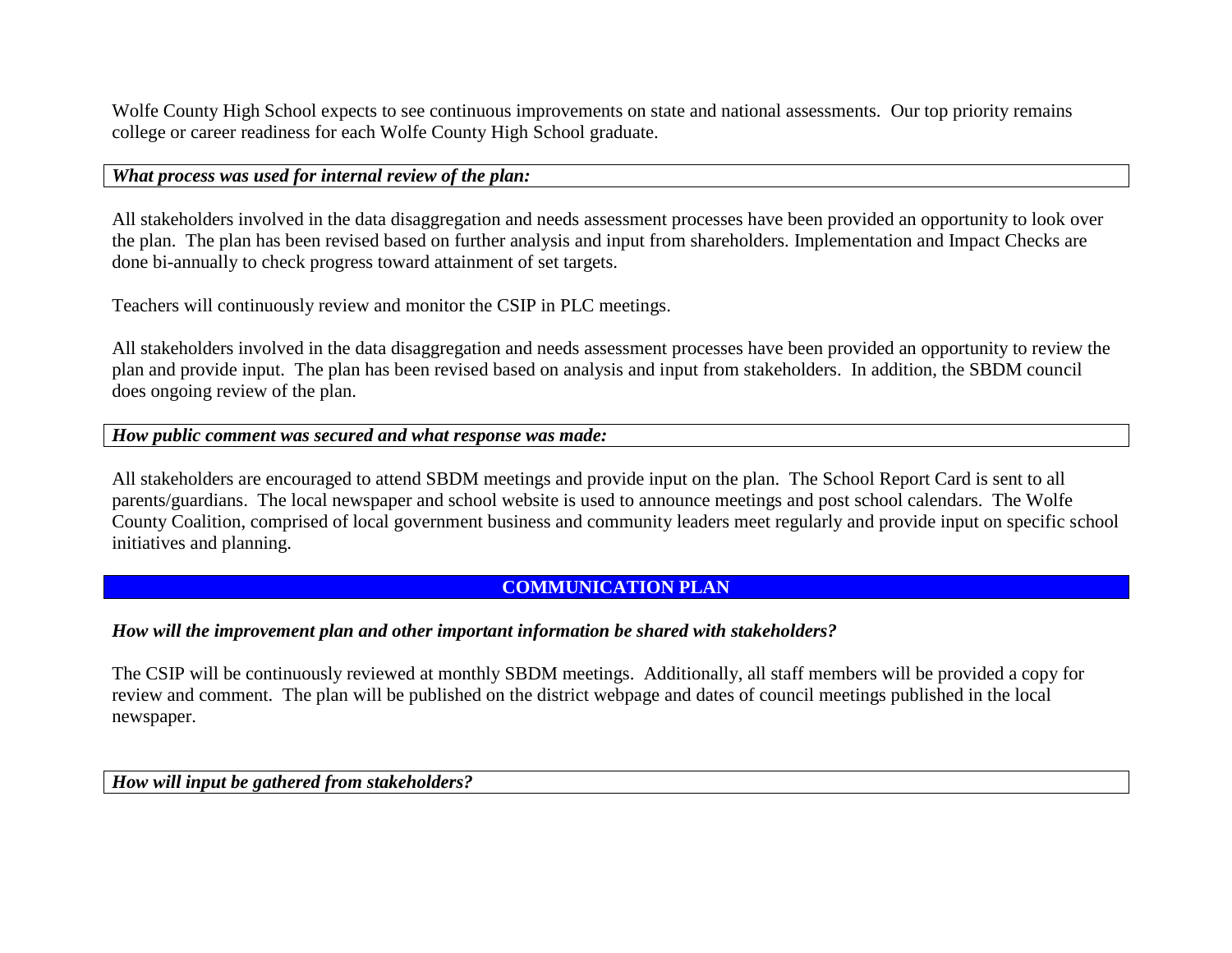Stakeholders will be able to address these changes or concerns at SBDM meetings, through formal and informal discussions with the principal and administrative staff, during staff/department/PLC meetings, and during discussions with students. Based on input from stakeholders the plan will be revised as needed.

## **CAUSES AND CONTRIBUTING FACTORS**

- **PD** needs to be targeted to needs identified in the school improvement plan and in teacher growth plans. (RTI, Differentiated Instruction, Literacy, Technology)
- The math and ELA curriculum, including pacing guides and curriculum maps are being developed in the 2011-2012 school year. Resources need to be identified and aligned.
- Literacy plans for the school and district have been developed but are in initial stages of implementation for 2011-2012 school year.
- The SBDM Council needs to be more involved in school improvement.
- SBDM Council does not utilize committees.
- Changes that support effective teaching and learning need to be implemented. (Schedule adjustments/Grade level teams) including deliberate scheduling of students and a more focused "freshman academy" approach for incoming freshmen.
- Improvement in instruction that is directed to all students mastering content through balanced assessment (formative/diagnostic and summative).
- Parent and Community Involvement needs to be organized and focused.
- Lead teachers do not take leadership roles in PLCs.
- **School schedule does not reflect common planning time for all teachers or maximize intervention opportunity.**
- Schedule provides for a RTI period, but a focused process for RTI does not exist.
- Communication processes to apprise students of what they are expected to learn and reports on progress, especially focused review of assessment results toward attainment is not discussed or shared by teams of teachers, and administrators.
- There was no data available from school Parent/Student/Teacher/Community Surveys.
- Automaticity in math has been identified as a problem. Calculator dependency has been identified as a contributing factor.
- Research-based instructional strategies are not used consistently in all content areas.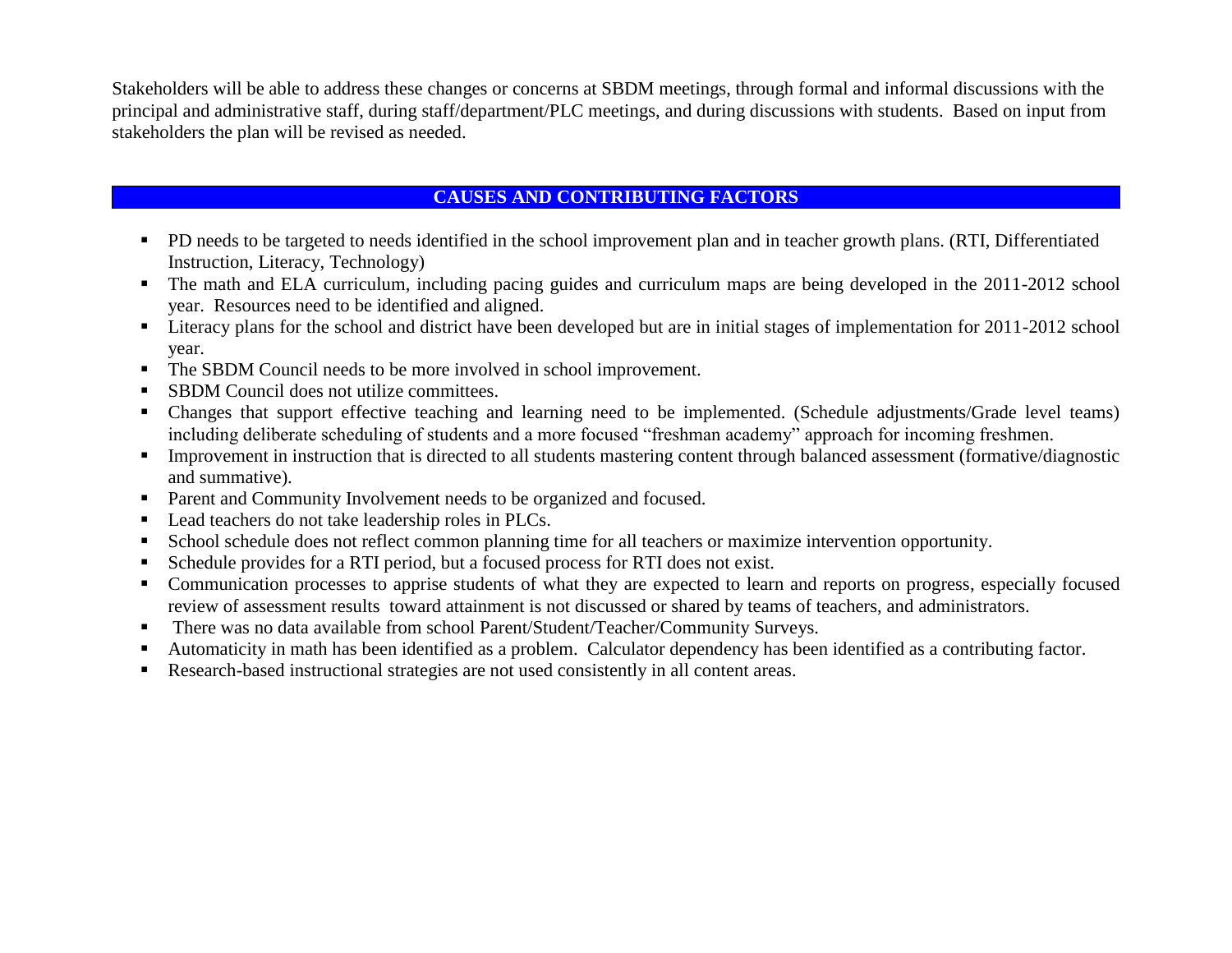| <b>COMPONENT:</b>         | <b>Mathematics</b> |
|---------------------------|--------------------|
| <b>COMPONENT MANAGER:</b> | <b>Chad Rudd</b>   |
| <b>LAST UPDATE:</b>       | December 2011      |

**Priority Need: Wolfe County High School students did not meet AYP in Mathematics. To be more consistent with state wide assessment measures, WCHS will set goals and monitor progress toward meeting benchmarks on the EPAS system and other college and career readiness measures.** 

**Goal : Improve Student Achievement: By June 2012, WCHS will meet or exceed the state average on ACT Math Composite and PLAN Math Composite. The percentage of students identified as College or Career Ready will increase from 27% to 40%. WCHS will meet the state average in number of students meeting benchmark/scoring proficient on ACT Quality Core End of Course Assessment.**

| <b>Benchmarks</b>                          |                                |                                        |              |  |  |  |  |  |
|--------------------------------------------|--------------------------------|----------------------------------------|--------------|--|--|--|--|--|
| <b>Measure</b>                             | <b>2011 District Benchmark</b> | 2011 State Average<br><b>Benchmark</b> | 2012 Results |  |  |  |  |  |
| <b>ACT Math</b>                            | 17.4                           | 18.5                                   |              |  |  |  |  |  |
| <b>PLAN Math</b>                           | 16.3                           | 16.8                                   |              |  |  |  |  |  |
| <b>QC End of Course Assessment Alg. II</b> |                                |                                        |              |  |  |  |  |  |
| <b>College and Career Readiness</b>        | 27%                            | 42%                                    |              |  |  |  |  |  |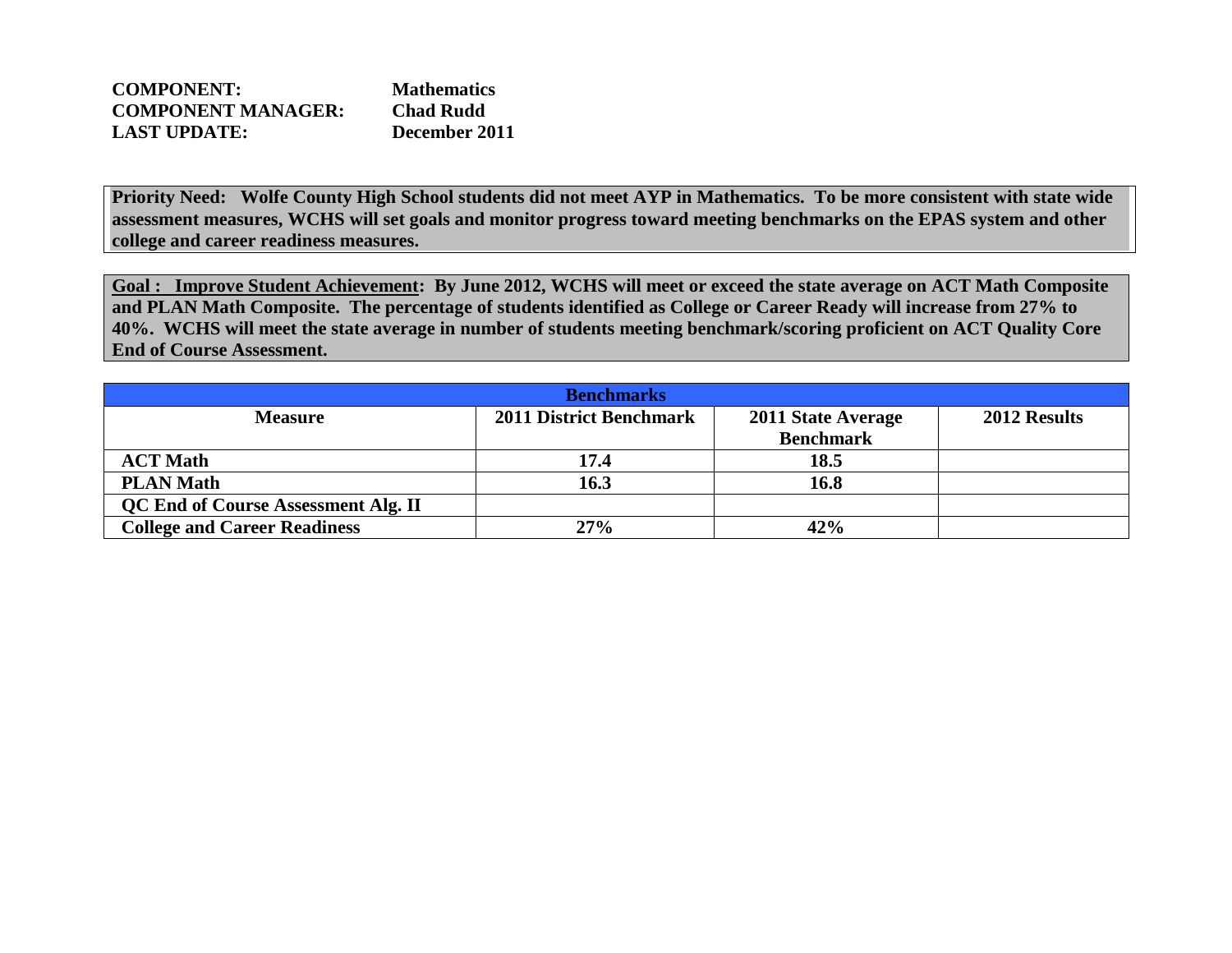#### **Mathematics**

|                   | <b>Strategy/Activity</b>                                                                                      | Person                                     | <b>Timeline</b>                | <b>Budget</b>          | I, IP, NI | <b>Impact</b> |
|-------------------|---------------------------------------------------------------------------------------------------------------|--------------------------------------------|--------------------------------|------------------------|-----------|---------------|
| Year(s)           |                                                                                                               | <b>Responsible</b>                         |                                |                        |           |               |
| 2010-             |                                                                                                               |                                            |                                |                        |           |               |
| 2013<br>2010-2012 | An intervention specialist will be employed to assist                                                         | Greg Creech                                | Aug. $2010 -$                  |                        |           |               |
|                   | math department with the development/revision of                                                              |                                            | June 30, 2012                  | SIG Imp. Grant         |           |               |
|                   | the math curriculum, and the development of<br>formative and summative assessments. A curriculum              |                                            |                                |                        |           |               |
|                   | map for each course will be developed and resources                                                           |                                            |                                |                        |           |               |
|                   | inventories/aligned to activities.                                                                            |                                            |                                |                        |           |               |
| 2010-2013         | A math teacher will be identified to attend state<br>Network meetings and provide information to other        | <b>Greg Creech</b>                         | Aug. $2010 -$<br>June 30, 2013 | \$600<br>Travel/Subs   |           |               |
|                   | math teachers/administrators on a regular basis.                                                              |                                            |                                |                        |           |               |
| 2010-2013         | All ELA, Math, Science, Social Studies and CTE<br>teachers will work as part of a Professional Learning       | <b>Greg Creech</b><br>Jennifer Carroll     | Aug. $2010 -$<br>June 2013     | No Cost                |           |               |
|                   | Community to develop curriculum, common                                                                       |                                            |                                |                        |           |               |
|                   | assessments, identify needed interventions, monitor                                                           |                                            |                                |                        |           |               |
| 2010-2013         | progress on Linkage Charts, and improve programs.<br>Instructional "nonnegotiables" of bell to bell           | Greg Creech                                | Aug. $2010 -$                  | No Cost                |           |               |
|                   | instruction, learning targets, posted and reviewed,                                                           | All Teachers                               | Oct. 30, 2013                  |                        |           |               |
|                   | and formative assessment to check for<br>understanding/adjust instruction will be practiced in                |                                            |                                |                        |           |               |
|                   | all classes.                                                                                                  |                                            |                                |                        |           |               |
| 2010-2013         | Math teachers will meet on a regular basis with                                                               | Jennifer Carroll                           | Aug. $2010 -$                  | No Cost                |           |               |
|                   | intervention specialist to discuss progress and<br>develop/revise strategies to increase student              | Math Teachers                              | Oct. 30, 2013                  |                        |           |               |
|                   | achievement.                                                                                                  |                                            |                                |                        |           |               |
| 2010-2013         | Math PLCs will transition to more teacher led groups<br>with development of assessments, analysis of student  | <b>Greg Creech</b><br><b>Math Teachers</b> | Aug. $2010 -$<br>June 2013     | No Costs               |           |               |
|                   | work, and student interventions as the focus of the                                                           |                                            |                                |                        |           |               |
|                   | work.                                                                                                         |                                            |                                |                        |           |               |
| 2010-2013         | Math students who are failing a class will utilize the<br>Aleks research based intervention plan.             | <b>Betty Novak</b><br>Math Teachers        | Aug. $2010 -$<br>June 2013     | \$20,000<br><b>SIG</b> |           |               |
| 2010-2013         | A laptop cart will be utilized as a math lab, and be                                                          | Greg Creech                                | Aug. $2010 -$                  | \$26.000               |           |               |
|                   | available in all math classes so that students will                                                           |                                            | Oct. 30, 2011                  | SIG                    |           |               |
| 2010-2013         | have access to needed technologies to learn.<br>Teachers will have access to needed technologies for          | <b>Greg Creech</b>                         | Aug. 2010-                     | \$2,303                |           |               |
|                   | instruction/assessment of students.                                                                           |                                            | Oct. 30, 2011                  | SIG                    |           |               |
| 2010-2013         | Comprehensive School Improvement Grant/Linkage                                                                | Greg Creech                                | Aug. $2010 -$                  | No Cost                |           |               |
|                   | Charts will be monitored and revised by PLCs and<br>SBDM Council on a regular basis.                          | Jennifer Carroll                           | Oct. 30, 2013                  |                        |           |               |
| 2010-2013         | Teachers will attent PD to better learn how to use                                                            | <b>Greg Creech</b>                         | June 2010-                     | No Cost                |           |               |
|                   | math and literacy strategies, make interdisciplinary<br>connections, align content to new content starndards, |                                            | June 30, 2013                  | <b>PLCs</b>            |           |               |
|                   | and differentiate instruction                                                                                 |                                            |                                |                        |           |               |
|                   |                                                                                                               |                                            |                                |                        |           |               |
|                   |                                                                                                               |                                            |                                |                        |           |               |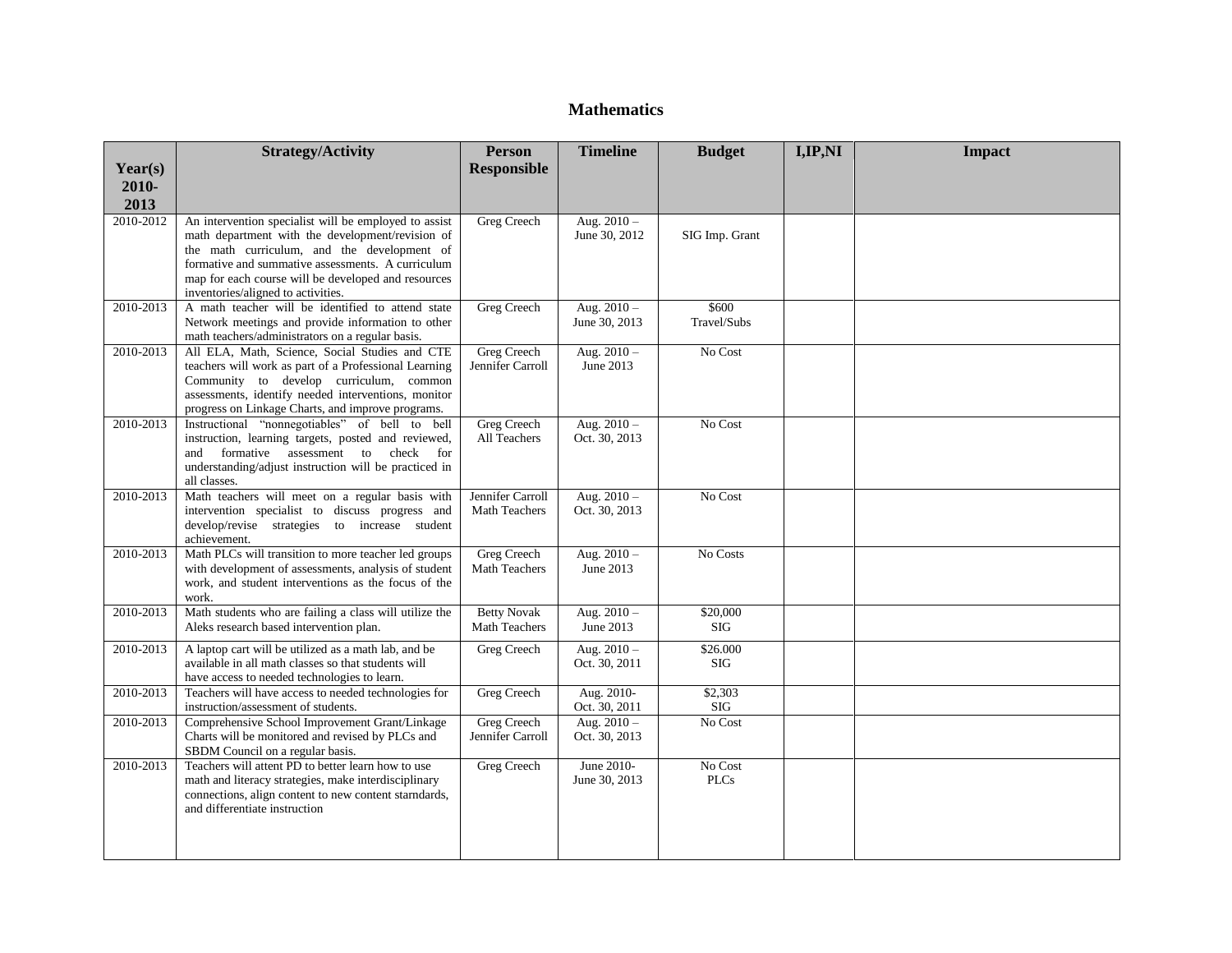| 2010-2013 | Teachers will review new common core standards                   | Jennifer Carroll   | Aug. $2010 -$ | No Cost        |  |
|-----------|------------------------------------------------------------------|--------------------|---------------|----------------|--|
|           | and ACT College Readiness Standards in                           | Teachers           | June 2012     | <b>PLCs</b>    |  |
|           | mathematics and English, create curriculum maps,                 |                    |               |                |  |
|           | and align resources.                                             |                    |               |                |  |
| 2010-2013 | Automaticity practice will be used as bell ringers to            | Greg Creech        | Aug. 2010-    | No Cost        |  |
|           | increase students' ability to mentally manipulate<br>math facts. |                    | June 2012     | <b>PLCs</b>    |  |
| 2011-2013 | Students will be scheduled into classes based on                 | Greg Creech        | Mar. 2011-    | No Cost        |  |
|           | needs for interventions and availability of teachers to          | <b>Betty Novak</b> | June 2013     |                |  |
|           | provide RTI.                                                     |                    |               |                |  |
| 2011-2013 | Schedule changes will be made to include college                 | <b>Betty Novak</b> | Aug. 2010-    | No Cost        |  |
|           | readiness classes including Advanced Placement and               |                    | June 2013     |                |  |
|           | dual credit courses. (090/095/098).                              |                    |               |                |  |
| 2011-2013 | Extended learning opportunities will be provided                 | Greg Creech        | Aug. 2010-    | <b>PD</b>      |  |
|           | during RTI period, ESS, 21 <sup>st</sup> Century.                | Joanie Staab       | June 2012     | <b>ESS</b>     |  |
|           |                                                                  | Sam Dunn           |               | $21st$ Century |  |
| 2011-2013 | Teachers will design instruction that incorporates               | Jennifer Carroll   | Aug. 2010-    | No Cost        |  |
|           | research-based instructional strategies to increase              |                    | June 2012     | <b>PLCs</b>    |  |
|           | student achievement as demonstrated through lesson               |                    |               |                |  |
|           | plans and walkthroughs.                                          |                    |               |                |  |
| 2011-2013 | Math teachers will be trained on ACT Quality Core                | Jennifer Carroll   | Aug. 2010-    | \$500          |  |
|           | Standards and End of Course assessment strategies                |                    | June 2012     | SIG            |  |
|           | for incorporation into math courses.                             |                    |               |                |  |
| 2011-2013 | Principal and Intervention Specialist will conduct               | Greg Creech        | Aug. 2011-    |                |  |
|           | joint walkthroughs in all classrooms and provide                 | Jennifer Carroll   | June 2013     |                |  |
|           | formative feedback to teachers to increase rigor and             |                    |               |                |  |
|           | alignment of instruction                                         |                    |               |                |  |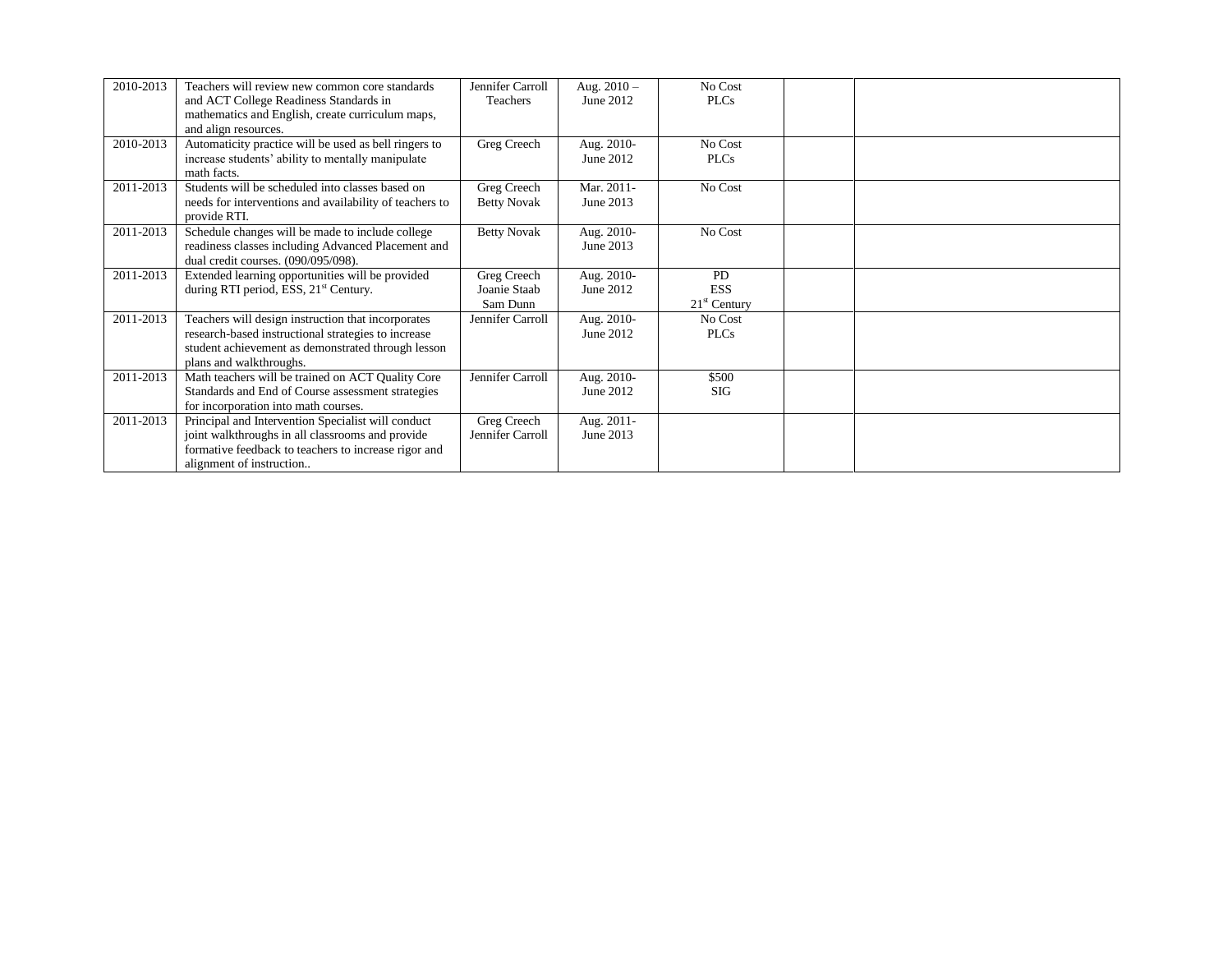| <b>COMPONENT:</b>         | <b>Reading/Literacy</b> |
|---------------------------|-------------------------|
| <b>COMPONENT MANAGER:</b> | Lisa Creech             |
| <b>LAST UPDATE:</b>       | December, 2011          |

**Priority Need: According to the 2010 Kentucky Interim Report, 64.63% of student scored proficient/distinguished in reading. In order to meet Adequate Yearly Progress under No Child Left Behind 69.72% of each subpopulation must perform at the proficient level in math for the 2010-2011 testing cycle.**

**Goal : Improve Student Achievement By June 2012, WCHS will meet or exceed the state average on ACT English and Reading Composite and PLAN English and Reading Composite. The percentage of students identified as College or Career Ready will increase from 27% to 40%. WCHS will meet the state average in number of students meeting benchmark/scoring proficient on ACT Quality Core End of Course Assessment.**

|                                               | <b>Benchmark</b> |                    |              |
|-----------------------------------------------|------------------|--------------------|--------------|
| <b>Measure</b>                                | 2011 District    | 2012 State Average | 2012 Results |
| <b>ACT English</b>                            | 15.7             | <b>18.0</b>        |              |
| <b>ACT Reading</b>                            | 18.0             | <b>19.0</b>        |              |
| <b>PLAN English</b>                           | 15.1             | 15.7               |              |
| <b>PLAN Reading</b>                           | 16.1             | 16.4               |              |
| <b>QC End of Course Assessment English II</b> |                  |                    |              |
| <b>College and Career Readiness</b>           | 27%              | 42%                |              |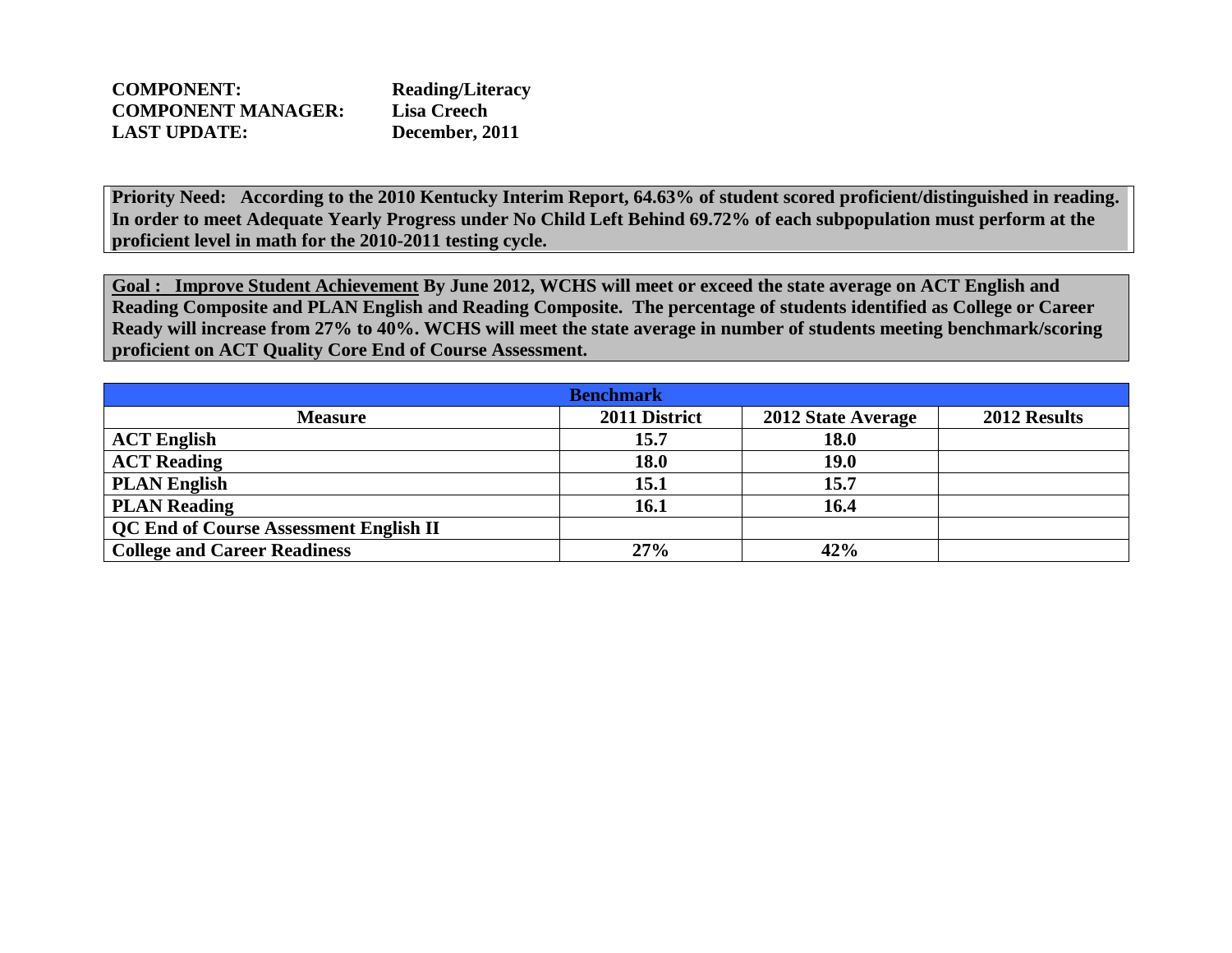# **Reading**

| Year 1    | <b>Strategy/Activity</b>                                                                                                                                                                                                                                                                                         | <b>Person</b><br><b>Responsible</b>    | <b>Timeline</b>                 | <b>Budget</b>                      | I, PI, NI | Impact |
|-----------|------------------------------------------------------------------------------------------------------------------------------------------------------------------------------------------------------------------------------------------------------------------------------------------------------------------|----------------------------------------|---------------------------------|------------------------------------|-----------|--------|
| 2010-2012 | An intervention specialist will be employed to<br>model reading strategies and assist all content<br>teachers with the development/revision of content<br>based reading strategies.                                                                                                                              | Greg Creech                            | Aug. $2010 -$<br>June 30, 2011  | SIG Imp. Grant                     |           |        |
| 2011-2013 | A language arts teacher will be identified to attend<br>state Network meetings and provide information to<br>teachers/administrators on a regular basis.                                                                                                                                                         | <b>Greg Creech</b>                     | Aug. $2010 -$<br>June 30, 2013  | \$600<br>Travel/Subs<br><b>SIG</b> |           |        |
| 2010-2013 | All ELA, Math, Science, Social Studies, and CTE<br>teachers will work as a Professional Learning<br>Community to develop curriculum, common<br>assessments, identify needed interventions, monitor<br>progress on Linkage Charts, and improve programs.                                                          | <b>Greg Creech</b><br>Jennifer Carroll | Mar. $2011 -$<br>June 2013      | No Cost                            |           |        |
| 2010-2012 | As teachers develop curriculum maps in all content<br>areas, curriculum maps and instruction/assessment<br>will include literacy strategies (reading, writing,<br>language, speaking, and listening) in all courses.                                                                                             | Jennifer Carroll                       | Aug. $2010 -$<br>June 30, 2012  | No Cost<br><b>PLCs</b>             |           |        |
| 2010-2013 | Students who are performing below grade level will<br>be identified and interventions provided to meet<br>grade level expectations. Teachers will differentiate<br>instruction to meet the needs of learners and provide<br>extended learning opportunities to students needing<br>extra time to master content. | Teachers<br>Greg Creech                | Aug. $2010 -$<br>June. 30, 2013 | <b>ESS</b><br>$21st$ Century       |           |        |
| 2010-2013 | Curriculum maps will be developed for new core<br>content standards and ACT College Readiness<br>Standards; aligned formative and summative<br>assessments will be developed to analyze and make<br>map revisions and to develop student intervention<br>plans.                                                  | Jennifer Carroll                       | Aug. $2010 -$<br>Oct. 30, 2012  | No Cost<br><b>PLCs</b>             |           |        |
| 2011-2013 | Instructional "nonnegotiables" of bell to bell<br>instruction, learning targets posted and reviewed,<br>and formative assessment to check for<br>understanding/adjust instruction will be practiced in<br>all classes.                                                                                           | All Staff                              | August 2010-<br>June 2011       | No Cost                            |           |        |
| 2010-2013 | Technologies and software for instruction<br>/assessment of students will be purchased to<br>individualize/differentiate instruction.                                                                                                                                                                            | <b>Greg Creech</b>                     | August 2010-<br>June 2011       | No Cost                            |           |        |
| 2010-2013 | Teachers will attend PD to better learn how to use<br>literacy strategies, make interdisciplinary<br>connections, align content to new content standards,<br>and differentiate instruction.                                                                                                                      | <b>Greg Creech</b>                     | \$20,000                        | \$10,000<br><b>SIG</b>             |           |        |
| 2011-2013 | Students will be scheduled into classes based on<br>needs for interventions and availability of teachers<br>to provide RTI.                                                                                                                                                                                      | Greg Creech<br><b>Betty Novak</b>      | Mar. 2011-<br>June 2013         | No Cost<br>PLCs                    |           |        |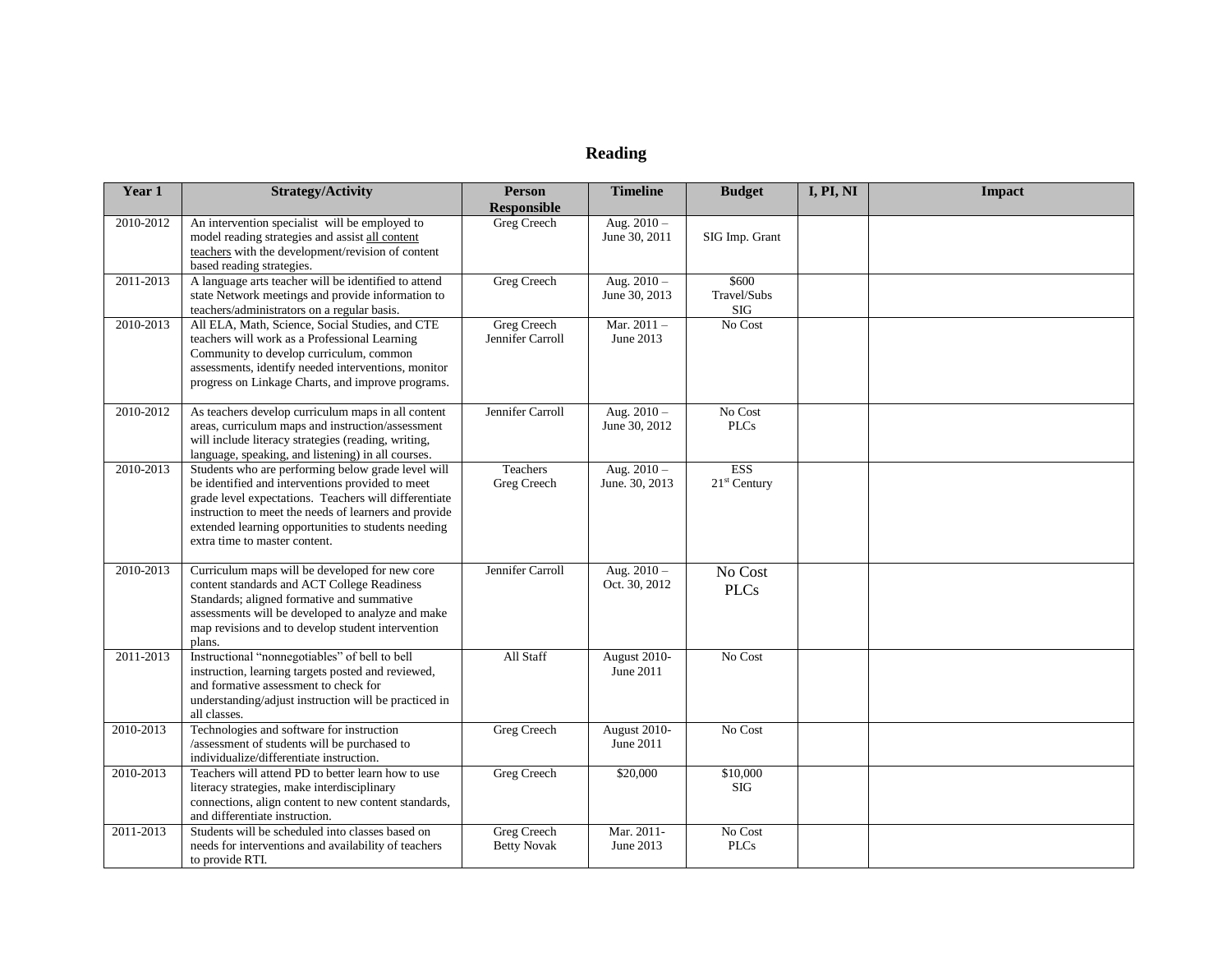| 2010-2013 | Teachers will review new state standards and ACT<br>College Readiness Standards in language<br>arts/reading and revise Wolfe County Common<br>Core Academic Standards, create curriculum maps,<br>and align resources. | Teachers<br>Jennifer Carroll       | Aug. 2010-<br>June 2013   | No Cost                       |  |
|-----------|------------------------------------------------------------------------------------------------------------------------------------------------------------------------------------------------------------------------|------------------------------------|---------------------------|-------------------------------|--|
| 2010-2013 | Common assessments will be developed and after<br>the assessments are reviewed, will be administered<br>as common benchmark assessments.                                                                               | Greg Creech<br>Jennifer Carroll    | Aug. 2010-June<br>2013    | No Cost                       |  |
| 2010-2013 | Study Island will be purchased to provide students<br>with needed interventions and enrichments                                                                                                                        | Greg Creech<br>Joanie Staab        | Sept. 2011-<br>June 2013  | \$5,000<br>$21^{\rm st}$ CCLC |  |
| 2011-2013 | English Language Arts teachers will be trained on<br>ACT Quality Core Standards and End of Course<br>assessment strategies for incorporation into English<br>I-IV courses.                                             | Jennier Carroll                    | Aug. $2011$ -June<br>2013 | \$500<br><b>SIG</b>           |  |
| 2011-2013 | An additional literacy intervention block will be<br>provided for struggling and non-readers.                                                                                                                          | Jennifer Carroll<br><b>ELA PLC</b> | Jan. 2012- June<br>2013   | No Cost                       |  |
| 2011-2013 | Principal and Intervention Specialist will conduct<br>joint walkthroughs in all classrooms and provide<br>formative feedback to teachers to increase rigor and<br>alignment of instructions.                           | Greg Creech<br>Jennifer Carroll    | Aug. 2011-<br>June 2013   | No Cost                       |  |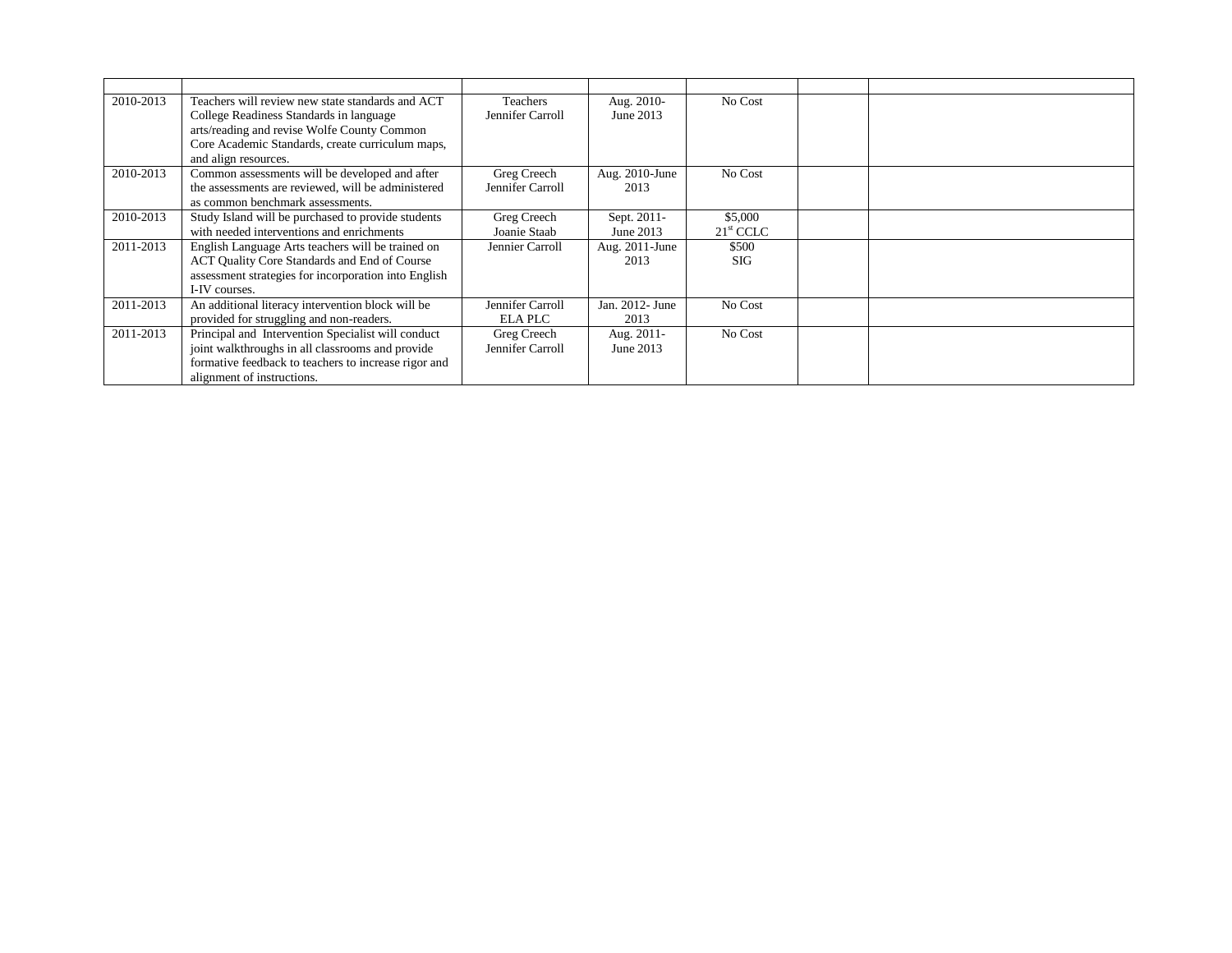| <b>COMPONENT:</b>         | <b>Learning Environment</b> |
|---------------------------|-----------------------------|
| <b>COMPONENT MANAGER:</b> | <b>Greg Creech</b>          |
| <b>LAST UPDATE:</b>       | December, 2011              |

**Priority Need: According to the School Culture Audit, school pride needs to be addressed and all students should have opportunities to participate in rigorous/relevant curriculum. Classroom disruptions, discipline problems, and attendance are contributors to low student performance.**

**Goal: The school supports a climate conducive to performance excellence. Students will have an orderly/safe environment to learn in. Student attendance will increase from 90. 98% to 94.18% (state average). Referrals to alternative school will decrease. The percentage of students identified as College or Career Ready will increase from 27% to 40%.**

| <b>Benchmark</b>                              |             |                       |                    |  |  |  |  |
|-----------------------------------------------|-------------|-----------------------|--------------------|--|--|--|--|
| <b>Measure</b>                                | <b>Date</b> | <b>Projected Data</b> | <b>Actual Data</b> |  |  |  |  |
| Increase Attendance Percentage to 94.18%      | 5/30/11     | 376                   |                    |  |  |  |  |
| Decrease alternative school placements by 30% | 5/30/11     |                       |                    |  |  |  |  |
| Decrease number of HB 191 referrals by 50%    | 5/30/11     |                       |                    |  |  |  |  |
| College and Career Ready                      | 10/15/11    |                       | 27%                |  |  |  |  |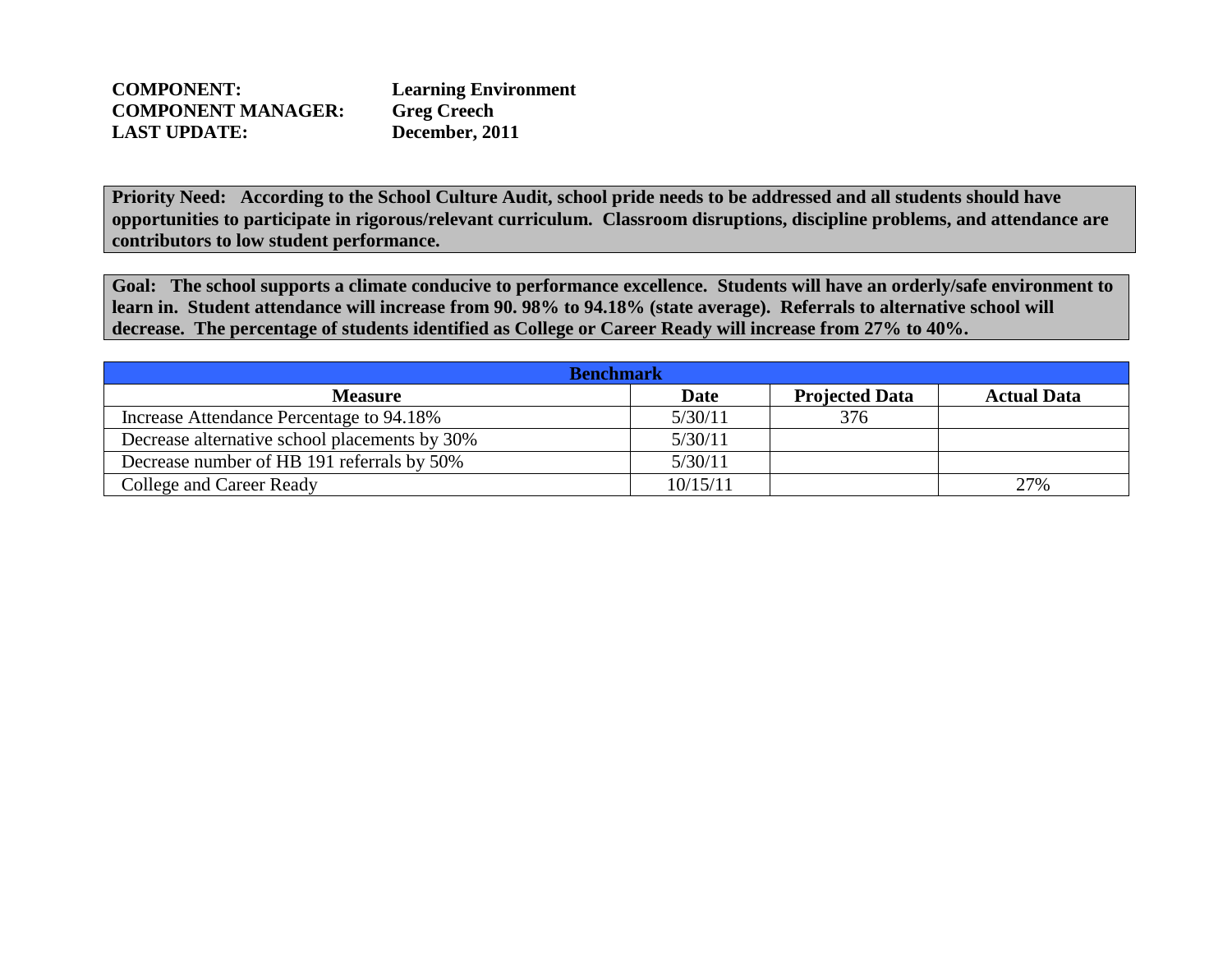# **Learning Environment**

| Year 1    | <b>Strategy/Activity</b>                                                                                                                                                                                                                                                     | Person<br><b>Responsible</b>                                                 | <b>Timeline</b>                | <b>Budget</b>                          | I, PI,<br>N <sub>I</sub> | <b>Impact</b> |
|-----------|------------------------------------------------------------------------------------------------------------------------------------------------------------------------------------------------------------------------------------------------------------------------------|------------------------------------------------------------------------------|--------------------------------|----------------------------------------|--------------------------|---------------|
| 2012-2013 | An Intervention Specialist will be employed to sustain<br>academic/curricular reform.                                                                                                                                                                                        | Greg Creech                                                                  | <b>July 2012</b>               | SIG                                    |                          |               |
| 2011-2013 | WCHS will utilize linkage plans/reports to collaboratively<br>plan for improvement. Each content area will develop a<br>linkage chart and monitor their chards during PLCs.<br>These linkage chards will provide input for the school<br>linkage chart and subsequent plans. | Greg Creech<br>Jennifer Carroll                                              | Aug. 2011-<br>June 2012        | No Cost                                |                          |               |
| 2011-2013 | All ELA, Math, Science, Social Studies, and CTE<br>teachers will work as part of a Professional Learning<br>Community to develop curriculum, common assessments,<br>identify needed interventions, monitor progress on<br>Linkage Charts, and improve programs.              | <b>Greg Creech</b><br>Jennifer Carroll                                       | Mar. 2011-<br>June 2013        | No Cost                                |                          |               |
| 2012-2013 | All teachers will develop course syllabi that define<br>curriculum, instruction, and assessment that is in<br>alignment with new Common Core and ACT College<br>Readiness Standards.                                                                                         | Jennifer Carroll<br>All Staff                                                | Aug. 2011-<br>June 2013        | No Cost                                |                          |               |
| 2011-2013 | Instructional "nonnegotiables" of bell to bell instruction,<br>learning targets, posted and reviewed, and formative<br>assessment to check for understanding;/adjust instruction<br>will be practiced in all classes.                                                        | All Staff                                                                    | Aug. 2011-<br>June 2012        | No Cost                                |                          |               |
| 2011-2013 | A collaborative process of developing professional<br>growth plans, based on the results of formative and<br>summative assessments and school mission/goals will be<br>implemented in 2012.                                                                                  | Greg Creech<br>Joanie Staab                                                  | Aug. 2011-<br>June 2012        | No Cost                                |                          |               |
| 2010-2013 | Students will have the opportunity to recover credits<br>throughout their four years of high school.                                                                                                                                                                         | <b>Betty Novak</b>                                                           | Aug. $2010 -$<br>June 30, 2011 | 21 <sup>st</sup> Century<br><b>ESS</b> |                          |               |
| 2011-2013 | The credit recovery program at WCHS will be reviewed<br>and revised to ensure students are sufficiently meeting<br>standards.                                                                                                                                                | <b>Greg Creech</b><br><b>Betty Novak</b><br>Jennifer Carroll<br>Joanie Staab | Aug. 2011-<br>June 2012        | No Cost                                |                          |               |
| 2011-2012 | The alternative program and Success Academy at Dessie<br>Scott will be reviewed and changes made to increase the<br>rigor and accountability of students (issues include a cap<br>on credits, an additional academic requirement, etc.)                                      | Greg Creech<br><b>Robert Scott Creech</b>                                    | Aug. 2011<br>June 2012         | No Cost                                |                          |               |
| 2011-2013 | PLCs at WCHS will expand to include planning for key<br>transitions (MS to HS, HS to postsecondary, alternative<br>placements, etc.).                                                                                                                                        | <b>Greg Creech</b><br>Jennifer Carroll                                       | Aug. 2011-<br>June 2014        | No Cost                                |                          |               |
| 2010-2013 | A system to implement the Program Review Process that<br>involves all teachers in the process will be implemented.                                                                                                                                                           | Greg Creech<br>Jennifer Carroll                                              | Aug 2010-<br>June 30, 2012     | No Cost                                |                          |               |
| 2010-2011 | Rigor will be increased by offering opportunities for<br>students to enroll in advanced classes, dual credit, and<br>technical education.                                                                                                                                    | <b>Betty Novak</b>                                                           | Aug. $2010 -$<br>Oct. 30, 2011 | No Cost                                |                          |               |
| 2010-2013 | A freshmen academy will be formed to improve student<br>transition from the middle to high school.                                                                                                                                                                           | Greg Creech<br><b>Betty Novak</b>                                            | Aug. $2010 -$<br>Oct. 30, 2013 | No Cost                                |                          |               |
| 2010-2013 | The school will partner with community organizations,<br>health clinics, and state agencies to create a safe school<br>environment that meets students' social/emotional/health<br>needs.                                                                                    | Greg Creech                                                                  | August 2010-<br>June 2013      | No Cost                                |                          |               |